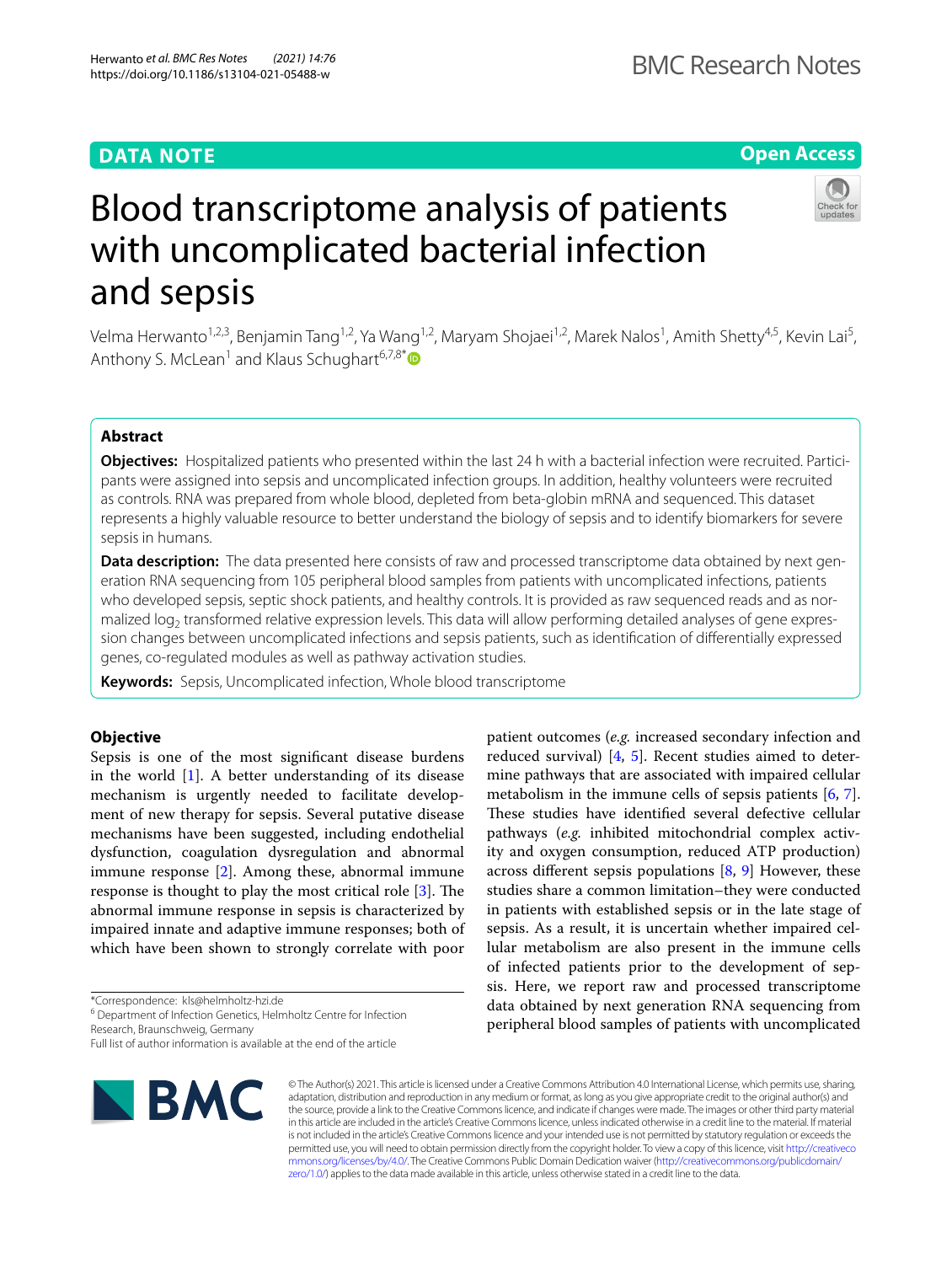infections, patients who developed sepsis and septic shock patients.

## **Data description**

Patients with infection were recruited from the emergency department. Subjects were eligible if they aged 18 years or older; presented within the last 24 h with an infection, defned as either (1) positive pathogen identifcation in any body fuids sampled for microbiological culture, or (2) a suspicion of infection (as determined by the treating physician) and received antibiotics. Exclusion criteria: (1) decision not to actively treat or resuscitate the patient at admission; and (2) inability to consent the patient. The study participants were assigned into sepsis and uncomplicated infection groups, based on their Sequential Organ Failure Assessment (SOFA) score on admission ( $\geq 2$  vs. < 2), in accordance with the international consensus defnition of sepsis ("Sepsis-3")[\[10](#page-2-9)]. Septic shock subjects were recruited from the department of intensive care medicine of Nepean Hospital, New South Wales, Australia from December 2017 to February 2019. Recruited septic shock subjects had to fulfl the sepsis criteria as above with persisting hypotension requiring a vasopressor to maintain mean arterial pressure≥65 mmHg and having a serum lactate level>2 mmol/L despite adequate volume resuscitation as defned in Sepsis-3 [[10\]](#page-2-9). Healthy volunteers, aged 18 or older, from diferent age groups were recruited at the Westmead Institute for Medical Research and in Magdeburg, Germany. Healthy subjects with recent (within prior 14 days) infection/under antimicrobial medication and subjects under immunosuppressive drugs were not included in the study.

Whole blood was collected on admission and another blood sample was collected 3–5 days later for follow up (FU samples). It was collected in PAXgene Blood RNA tubes and RNA was isolated using PAXgene Blood RNA Kit. Globin mRNA was depleted from total RNA and a strand-specifc RNA sequencing library was generated. The library was sequenced with an average of 40 million reads per RNA sample. Reads were quality checked, then trimmed. Trimmed reads were mapped to the human genome and mapped reads were counted. Residual reads to beta-globin were set to 1000. Raw counts were then normalized and  $log<sub>2</sub>$  transformed using DESeq2 (version 1.16.1,  $[11]$  $[11]$  $[11]$ ). Sex was validated by gene expression for Y-specifc genes and corrected if diferent from recorded sex.

Data are provided as raw sequence data and as normalized  $log<sub>2</sub>$  transformed relative expression values. In addition, we provide a quality control report, a summary statistics for the patients, a detailed sample description for each patient with age, sex, and infection severity (40 Healthy=Hlty, 12 uncomplicated infections =  $Inf1_P$ , 20 sepsis = Seps<sub>-P</sub>, 19 septic shock=Shock\_P, 4 follow-up sepsis=Seps\_FU, 10 follow-up septic shock=Shock\_FU), and a detailed material and methods description.

Our dataset represents a highly valuable resource to study the biology of sepsis and to evaluate biomarkers for severe sepsis in humans which may allow prognoses of development of severe disease. It will allow to perform more detailed analyses of the gene expression changes between uncomplicated infections and sepsis patients, such as identifcation of diferentially expressed genes, co-regulated modules as well as pathway activation studies. Furthermore, our data provides a valuable resource to replicate and validate fndings from other studies (Table [1\)](#page-1-0).

| Label       | Name of data file/data set                                                                                                                                    | File types<br>(file<br>extension) | Data repository and identifier (DOI or accession number)                  |
|-------------|---------------------------------------------------------------------------------------------------------------------------------------------------------------|-----------------------------------|---------------------------------------------------------------------------|
| Data file 1 | Raw sequence files                                                                                                                                            | Fastg                             | Sequence Read Archive https://identifiers.org/ncbi/insdc<br>sra:SRP273118 |
|             | Data file 2 Normalized expression values                                                                                                                      | Text (txt)                        | Gene Expression Omnibus (https://identifiers.org/geo:GSE15<br>4918)       |
|             | Data set 3 ST1_QC_Sepsis_080221.xlsx Quality control of raw reads<br>before trimming, after trimming, uniquely mapped reads<br>and percentage of mapped reads | Excel                             | Figshare https://doi.org/10.6084/m9.figshare.13740400.v1                  |
| Data set 4  | ST2_summary_table_080221.xlsx Summary statistics for<br>patient groups                                                                                        | Excel                             | Figshare https://doi.org/10.6084/m9.figshare.13740400.v1                  |
| Data set 5  | ST3 Patients characteristics 080221.xlsx Description of<br>patients characteristics                                                                           | Excel                             | Figshare https://doi.org/10.6084/m9.figshare.13740400.v1                  |
| Data set 6  | S4 Material Methods 080221.docx Detailed Material and<br>Methods                                                                                              | Word                              | Figshare https://doi.org/10.6084/m9.figshare.13740400.v1                  |

#### <span id="page-1-0"></span>**Table 1 Overview of data fles/data sets**